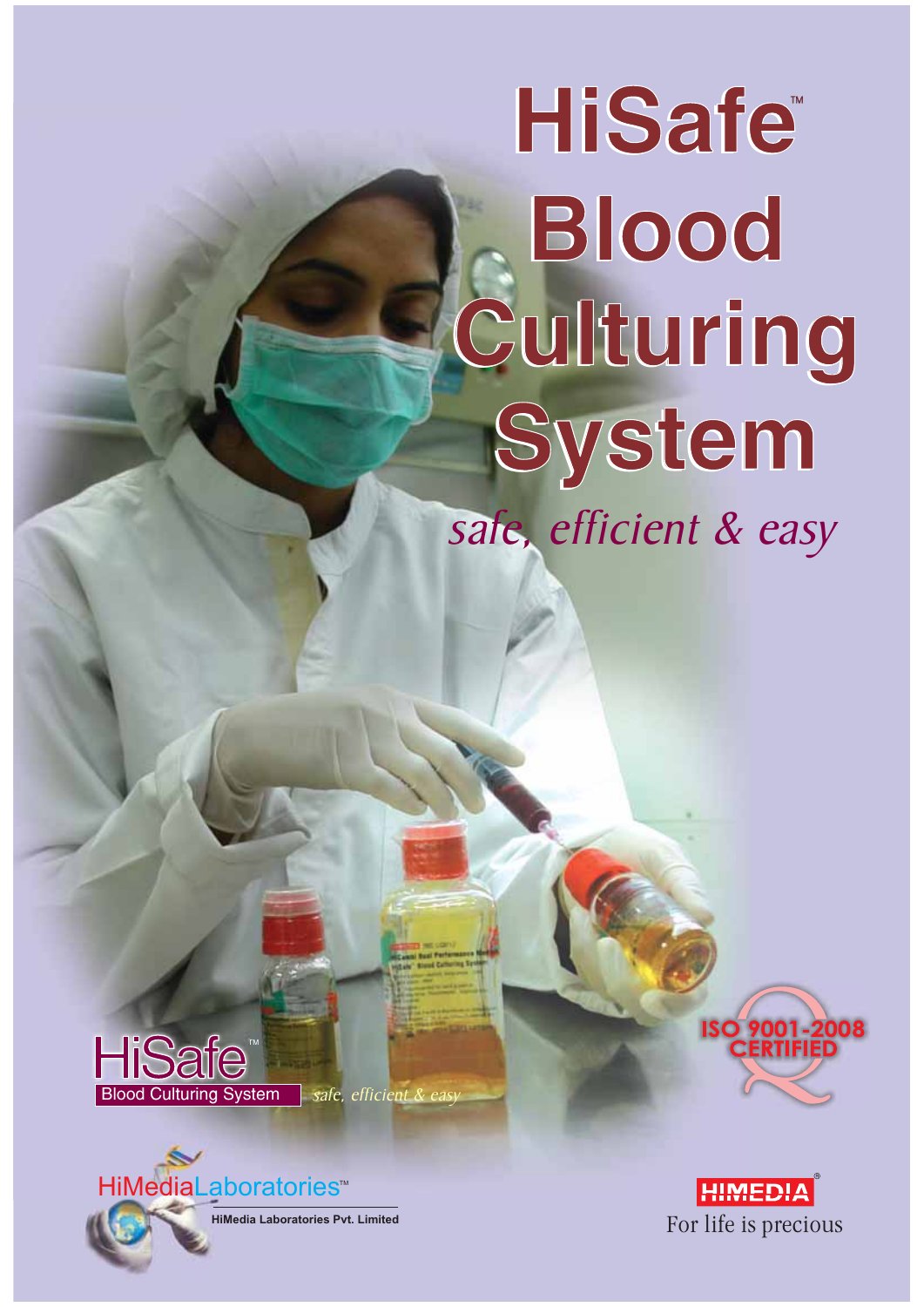



lood is one of themost important specimens received by the laboratory. Since **blood is one of the most**<br> **important** specimens<br> **blood is normally sterile, blood cultures** 

are of great importance in diagnosing blood - stream related infections such as endocarditis, typhoid fever, pneumonia, suppurative thrombophlebitis, infections of vascular grafts etc. (1). In most cases of bacteremia the organisms are not numerous, hence a relatively large amount of blood has to be used as inoculum. The blood's natural bactericidal or bacteriostatic action as well as antibiotics used in therapy may delay or reduce the chances of obtaining a positive culture (2). Hence substances such as liquoid (Sodium polyanethol sulfonate, SPS) may be used as a non-toxic anticoagulant which enables bacterial growth and prevents the action of natural bacterial inhibitors of blood (3,4,5). SPS inhibits the activity of streptomycin (6), polymyxin B (7), kanamycin and gentamycin (8). Van Haebler and Miles (9) first demonstrated the usefulness of SPS in Blood Culture Medium.

The Hi-Safe Blood Culturing systemisa fast, efficient and simpler detection and preliminary identification system for microorganisms from blood. All HiSafe Blood Culture media BHI - Brain Heart Infusion, BHI - Supplemented w/ 0.05% SPS, Columbia Broth, Fluid Thioglycollate Medium w/0.05% SPS, Glucose Broth Supplemented w/ 0.05 % SPS, Hartley Broth, Hartley Broth w/ 0.05% SPS, Modified Wilkins Chalgren Broth, Schaedler Broth, Thioglycollate Broth, Tryptone Soya Broth, Tryptone Soya Broth Supplemented w/ 0.05%SPS, Tryptone Soya Broth w/ 10% Sucrose have been developed to support the growth of a variety of clinically significant pathogenic microorganisms and also fastidious ones.

## **Procedure**

Blood is collected from the patient (before commencing antibiotic therapy preferably) using asterile blood collection setand transferred aseptically to HiSafe Blood Culture Bottle containing a suitable growth medium (depending on the suspected pathogen). The bottle is then incubated and observed for turbidity, colour change, hemolysis, gas production.



Combination of Solid (20 ml) and Liquid (40 ml) media in single bottle.

**Racks for Blood Culture Bottles (For details refer section under Accessories )**



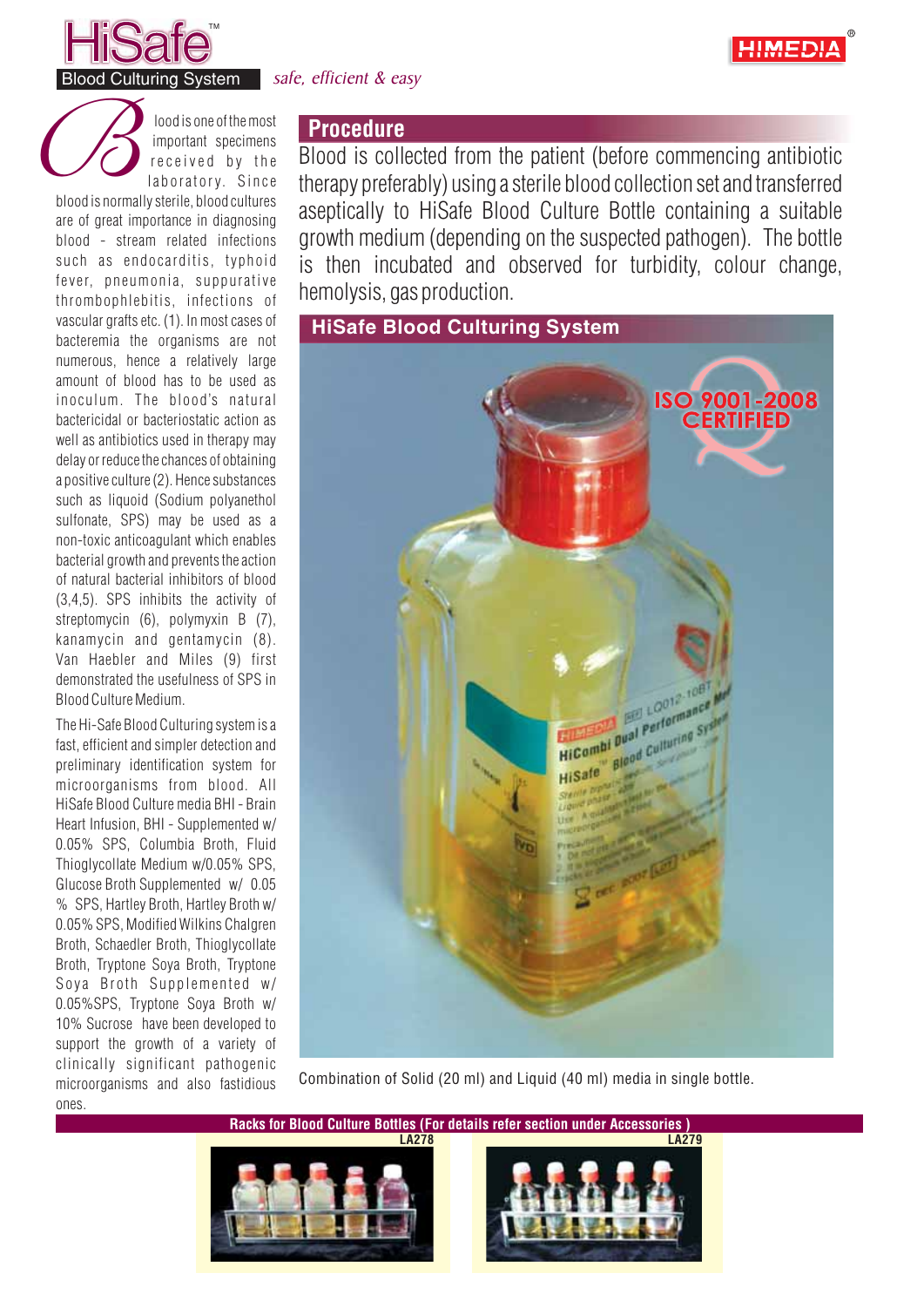

Blood Culturing System safe, efficient & easy

#### **Specimen collection and handling Test Protocol**

- Collect the blood samples preferably before commencement of antibiotic  $\bullet$ therapy. If antibiotics have already been administered, blood should be drawn just before the next dose is given.
- Blood samples should be obtained before meals, as hyperlipemia may mask growth in the liquid medium.
- Collection of blood samples should be done at intervals specially at the first sign of fever.
- Multiple blood cultures (1 to 3) may have to be performed at prefixed time **intervals**
- The operator's hands must be clean and dry. Sterile gloves may be worn to  $\blacksquare$ protect the operator if there is a possibility of specific hazards such as hepatitis B or AIDS.
- Clean the puncture site thoroughly with a swab soaked in 70%  $\bullet$ isopropanal or ethanol and disinfect with a 2% iodine solution. Allow the skin to dry before puncture.
- Using a sterile (preferably disposable) needle and syringe to withdraw patient's blood asfollows:

|             | Volume of Blood Volume of Liquid Medium | <b>Volume of Solid Medium</b> |  |
|-------------|-----------------------------------------|-------------------------------|--|
| $8 - 10$ ml | 70 ml (adults)                          |                               |  |
|             | 40 ml (adults)                          | $20 \text{ ml}$               |  |
| $3-5$ ml    | 20 ml (paediatrics)                     | 7 <sub>m</sub>                |  |
| $1-3$ ml    | 20 ml (paediatrics)                     |                               |  |

- Separate needle and syringe should be used for each patient.
- For best recovery blood should be collected and immediately inoculated into HiSafe Blood Culture System preferably at the patient's bedside .
- $\bullet$  If there is delay in processing, specimens submitted in blood culture vials should be held at room temperature until they can be appropriately processed.

#### **HiSafe Blood Culturing System**



LQ media's available sterile in packing of glass bottles only.

- 1. Label the ready to use blood culture bottle.
- 2. Do not unscrew cap. Remove the top of the screw cap.
- 3. Disinfect the part of the rubber stopper which is now exposed.
- 4. Draw patient's blood with a sterile/disposable needle and syringe as explained in specimen collection and handling column.
- 5. Transfer the blood sample immediately into the culture bottle by puncturing the rubber stopper with the needle and injecting the blood.
- 6. Venting : Use a sterile venting needle (LA038). Keep the bottle in an upright position preferably in a biological safety cabinet, place an alcohol swab over the rubber stopper and insert the venting needle with filter through it. Insertion and withdrawal of the needle should be done in a straight line. Discard the needle and mix contents by gently inverting the bottle 2-3 times. Do not vent the culture bottle for anaerobic cultures.
- 7. Incubate at 35±2°C for 18-24 hours and further for seven days.

#### **Results and Interpretation**

Bacterial growth is usually evident by 48 hours. The bottles should be incubated further for 7 days to confirm negative results. Subculturing on suitable media is necessary for identification.

*For further identification of microorganisms in positive blood cultures Note : users may follow the scheme suggested in Essential Procedures in Clinical Microbiology (10) or any suitable Handbook of Clinical Methods.*

#### **Drawbacks of the procedure**

- Various factors affect the recovery of microorganisms from blood :
- Antimicrobial therapy before sample collection
- **■** Bacteremia of transient nature
- Contamination of patient's blood by external microflora
- Volume of blood drawn
- **Selection of improper medium**
- **Discarding negative cultures prematurely.**

#### **Important Instructions : For** *in vitro* **diagnostic use only.**

Do not use bottles showing cracks or defects or signs of contamination. Decontaminate all inoculated bottles prior to discarding by autoclaving at 121°C for 15 minutes (15 psi pressure). Loosen the cap and rubber stopper prior to autoclaving.

#### **References**

- 1. Manual of Clinical Micro., 1999, 7th Edition, Editor in Chief Patrick R. Murray, ASM Press. 2. Practical Medical Micro., 1996, 14th Edition, MacKie and McCartney Edited by J G Coller, A G Fraser,
- B P Marmion, A. Simmons. Churchill Livingstone 3. Evans, G.L., T. Cekoric Jr., R.I. Searcy, 1968. Comparative effects of anticoagulants on bacterial growth in
- experimental blood cultures. Am. J. Med. Technol., 34:103. 4. Evans, G.L., *et al* 1966. Effects of Anticoagulants on Antibacterial Action of Blood. Clin. Res., 14:484.
- 5. Garrod, P.R. 1966. The growth of *Streptococcus viridans* in sodium polyanethol sulphonate (Liquid). J. Pathol., 91:621.
- 6. May, J.R., A.E. Voureka, A. Fleming, 1947. Some problems in the Titration of Streptomycin, Br. Med. J., 1:627.
- 7. Jackson, D.M., E.J.L. Lowbury, E. Topley, 1951. Pseudomonas Pyocyanea in Burns Its Role as a Pathogen and the value of Local Polymyxin Therapy, Lancet., 2:137.
- 8. Evans, G.L., et al. 1967. Growth inhibition of mycoplasmas by sodium polyanethol sulphonate. Antimicrob. Agents Chemother.1967: 687.
- 9. Van Haebler T., A.A. Miles, 1938. The action of sodium polyanethol sulphonate (liquoid) on Blood Cultures J. Pathol. 46:245.
- 10. Essential Procedures in Clinical Microbiology, 1998. Isenberg Henry D. Editor -in- Chief, ASM Press Washington D.C.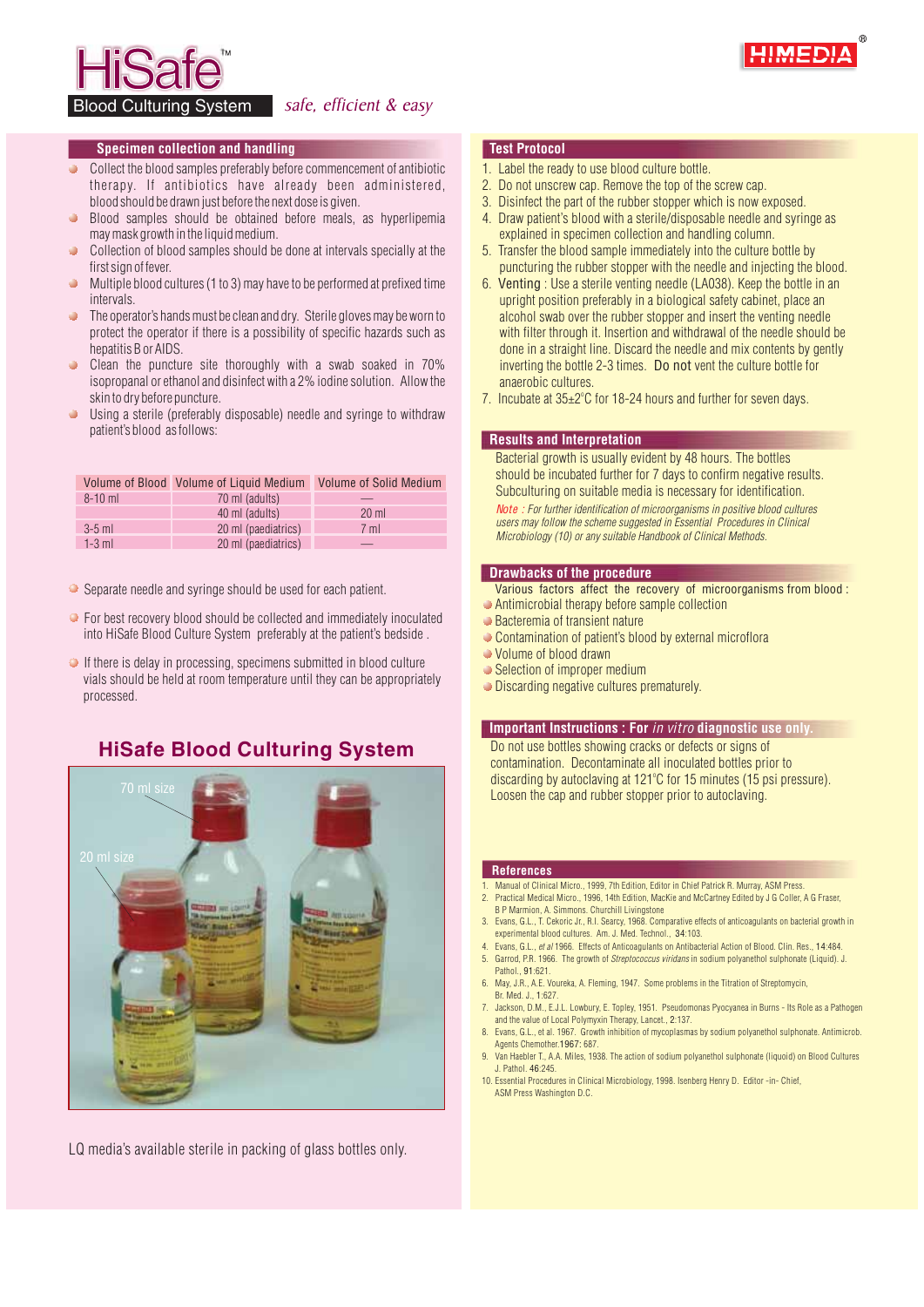



## List of Products

#### **LQ003A (Adults) 70 ml, LQ003 (Paediatrics)** 20ml

BHI - Brain Heart Infusion

A qualitative test for detection of microorganisms in blood.

#### **LQ004A (Adults) 70 ml, LQ004 (Paediatrics)** 20ml

BHI - Supplemented w/ 0.05% SPS\*

A qualitative test for detection of microorganisms in blood.

#### **LQ006A (Adults) 70 ml, LQ006 (Paediatrics)** 20ml

Columbia Broth

For cultivation of fastidious organisms from blood.

#### **LQ023A 70 ml, LQ023 (Paediatrics)** 20ml

Fluid Thioglycollate Medium w/0.05% SPS\* For cultivation of aerobes anaerobes and microaerophiles.

#### **LQ010A (Adults) 70 ml, LQ010 (Paediatrics)** 20ml

Glucose Broth Supplemented w/ 0.05 % SPS

A qualitative test for detection of microorganisms in blood.

#### **LQ013A (Adults) 70 ml, LQ013 (Paediatrics)** 20ml

Hartley Broth

For the recovery of anaerobic and facultative microoorganisms.

#### **LQ095A 70 ml, LQ095 (Paediatrics)** 20ml

Hartley Broth w/ 0.05% SPS

#### For the recovery of anaerobic and facultative microorganisms.

#### LQ014A (Adults) 70 ml, LQ014 (Paediatrics) 20ml

Modified Wilkins Chalgren Broth

A qualitative test for detection of strict or facultative anaerobic microorganisms in blood.

#### **LQ008A (Adults) 70 ml, LQ008 (Paediatrics)** 20ml

#### Schaedler Broth

For the recovery of anaerobic and facultative anaerobic microorganisms in blood.

#### **LQ007A (Adults) 70 ml, LQ007 (Paediatrics)** 20ml

**Thioglycollate Broth**

For the recovery of anaerobic and facultative microorganisms.

#### **LQ009A (Adults) 70 ml, LQ009 (Paediatrics)** 20ml

TSB - Tryptone Soya Broth

A qualitative test for detection of microorganisms In blood.

#### **LQ011A (Adults) 70 ml, LQ011 (Paediatrics)** 20ml

TSB - Tryptone Soya Broth Supplemented w/ 0.05% SPS\* A qualitative test for detection of microorganisms in blood.

## **LQ005A (Adults) 70 ml, LQ005 (Paediatrics) 20ml**

TSB - Tryptone Soya Broth w/ 10% Sucrose A qualitative test for detection of microorganisms in blood.

#### **Accessories**

(for 8 bottles)

LA278 Combi System S.S.Rack Racks for Blood Culture Bottles

For HiCombi Dual Performance Medium bottles

LA279 Safe Blood Culture Bottle S.S. Rack (for 8 bottles)

#### \*SPS : Sodium polyanethol sulphonate

#### Venting Metal Needles

**LA038** HiAerator Needles Sterile metal needles for venting blood culture bottles are available from the HiMedia range.





LQ media's available sterile in packing of glass bottles only.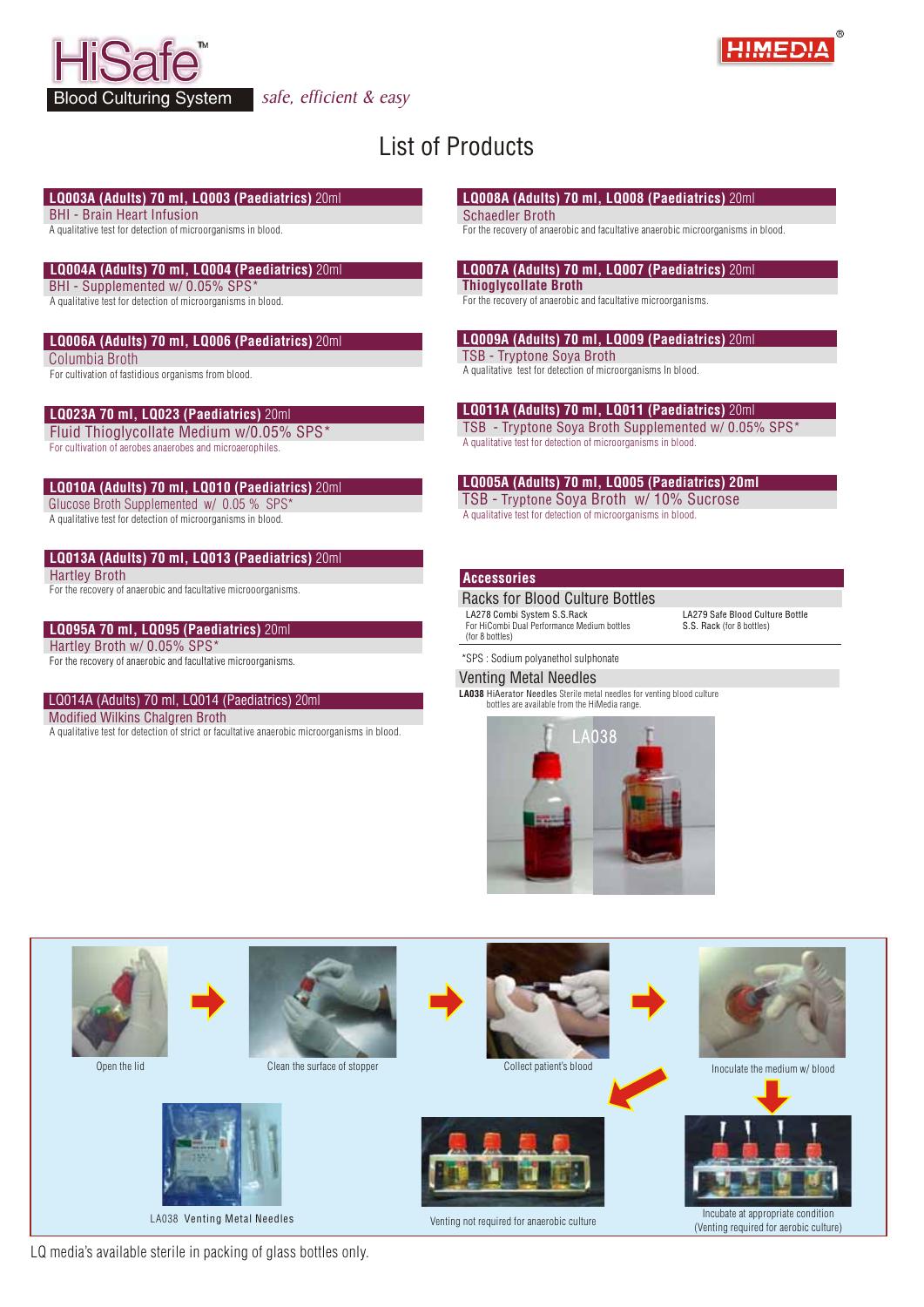

Blood Culturing System safe, efficient & easy

# **HiCombi Range of Products**

**A TWO in ONE STEP procedure involving** *inoculation and simultaneous isolation* **on solid surface. Achieved in a HiCombi DualPerformance Medium.**

### **Available in two sizes;**

**Solid phase (7ml) and Liquid (20 ml) medium and**

## **Solid phase (20ml) and Liquid (40 ml) medium**

## **HiCombi Media for growth and confirmation of** *Salmonella* **species**

| LQ029        | HiCombi Dual Performance Salmonella Medium - SS<br>A qualitative test for growth and confirmation of <i>Salmonella</i> . Combination of<br>solid (7 ml) and liquid (20 ml) media in single bottle.         | LQ029A HiCombi Dual Performance Salmonella Medium - SS<br>A qualitative test for growth and confirmation of <i>Salmonella</i> . Combination of<br>solid (20 ml) and liquid (40 ml) media in single bottle.  |
|--------------|------------------------------------------------------------------------------------------------------------------------------------------------------------------------------------------------------------|-------------------------------------------------------------------------------------------------------------------------------------------------------------------------------------------------------------|
| <b>LQ030</b> | HiCombi Dual Performance Salmonella Medium - XLD<br>A qualitative test for growth and confirmation of <i>Salmonella</i> .<br>Combination of solid (7 ml) and liquid (20 ml) media in single bottle.        | LQ030A HiCombi Dual Performance Salmonella Medium - XLD<br>A qualitative test for growth and confirmation of Salmonella. Combination of<br>solid (20 ml) and liquid (40 ml) media in single bottle.         |
| LQ031        | <b>HiCombi Dual Performance Salmonella Medium - DCA</b><br>A qualitative test for growth and confirmation of <i>Salmonella</i> . Combination of<br>solid (7 ml) and liquid (20 ml) media in single bottle. | LQ031A HiCombi Dual Performance Salmonella Medium - DCA<br>A qualitative test for growth and confirmation of <i>Salmonella</i> . Combination of<br>solid (20 ml) and liquid (40 ml) media in single bottle. |
| <b>LQ032</b> | HiCombi Dual Performance Salmonella Medium - HEA<br>A qualitative test for growth and confirmation of Salmonella. Combination of<br>solid (7 ml) and liquid (20 ml) media in single bottle.                | LQ032A HiCombi Dual Performance Salmonella Medium - HEA<br>A qualitative test for growth and confirmation of Salmonella. Combination of<br>solid (20 ml) and liquid (40 ml) media in single bottle.         |
| <b>LQ035</b> | <b>HiCombi Dual Performance Selective Medium - HEA</b><br>A qualitative test for growth and confirmation of Salmonella.<br>Combination of solid (7 ml) and liquid (20 ml) media in single bottle.          | <b>LQ035A HiCombi Dual Performance Selective Medium - HEA</b><br>A qualitative test for growth and confirmation of Salmonella.<br>Combination of solid (20 ml) and liquid (40 ml) media in single bottle.   |
| <b>LQ036</b> | <b>HiCombi Dual Performance Selective Medium - SS</b><br>A qualitative test for growth and confirmation of Salmonella.<br>Combination of solid (7 ml) and liquid (20 ml) media in single bottle.           | <b>LQ036A HiCombi Dual Performance Selective Medium - SS</b><br>A qualitative test for growth and confirmation of Salmonella.<br>Combination of solid (20 ml) and liquid (40 ml) media in single bottle.    |

## **HiCombi Media for yeast and moulds**

**LQ034 HiCombi Dual Performance Fungal Medium Kit** recommended for the detection of yeasts and moulds from pathological specimens. Combination of solid (7 ml) and liquid (20 ml) media in single bottle. For fungal selectivity, CC supplement, Modified (FD169B) is recommended. **{Kit contains 10 bottles and 10 vials of CC Supplement, Modified (FD169B)}.**

**LQ034A HiCombi Dual Performance Fungal Medium Kit** recommended for the detection of yeasts and moulds from pathological specimens. Combination of solid (20 ml) and liquid (40 ml) media in single bottle. For fungal selectivity, CC supplement, Modified (FD169A) is recommended. **{Kit contains 10 bottles and 10 vials of CC Supplement, Modified (FD169A)}.**



LQ media's available sterile in packing of glass bottles only.

**HIMEDIA** For life is precious